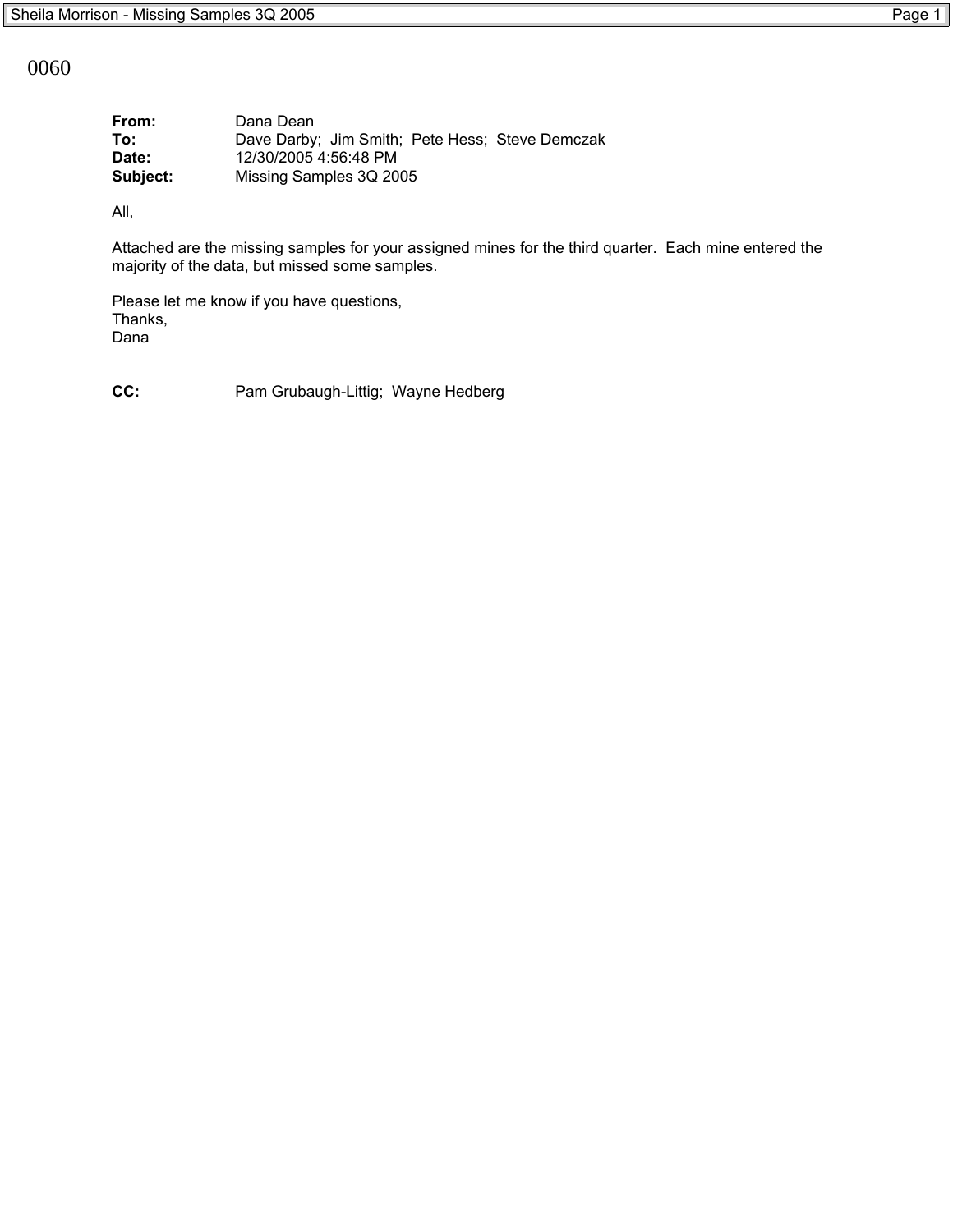# **Steve Demczak Third Quarter 2005 –Missing Samples (as of 12/30/2005 @ 5:00 PM)**

### **Mine: 4 – Deer Creek**

- Site: 4– RCF-1 July sample August sample
- Site: 5– RCLF-1 July sample August sample
- Site: 6– RCF2 July sample August sample
- Site: 7– RCF3 July sample August sample
- Site: 8– RCW4 July sample August sample
- Site: 9– MHC 01 July sample August sample
- Site: 17– 79-23 August sample
- Site: 23– 79-34 July sample
- Site: 51- MAIN N MAIN E September sample
- Site: 52– TW-10 September sample
- Site: 54– HCC01 September sample

Site: 55– HCC02 September sample

- Site: 56– HCC04 September sample
- Site: 62– DCWR1 September sample
- Site: 67– EM-47 September sample
- Site: 76– RCLF2 July sample August sample
- Site: 150– MF-A July sample August sample
- Site: 151– MF-B July sample August sample
- Site: 187– MF 19B July sample
- Site: 374– MFR-10 July sample
- Site: 376– MFU-03 July sample August sample
- Site: 378– LITTLE BEAR July sample

## **Mine: 9 – Horse Canyon**

*As far as I can tell these are all Lila –therefore not officially required yet. I have asked Dave to make sure, and if any are officially required, to let you and Jay know that they are missing?*

| Site: $23 - L - 6 - G$ |                        |
|------------------------|------------------------|
|                        | Site: $27 - IPA-2$     |
| Site: $24 - L - 7 - G$ | Site: $28 - IPA-3$     |
| Site: $25 - L - 8 - G$ |                        |
|                        | Site: $29 - L - 9 - G$ |
| Site: $26 - IPA-1$     |                        |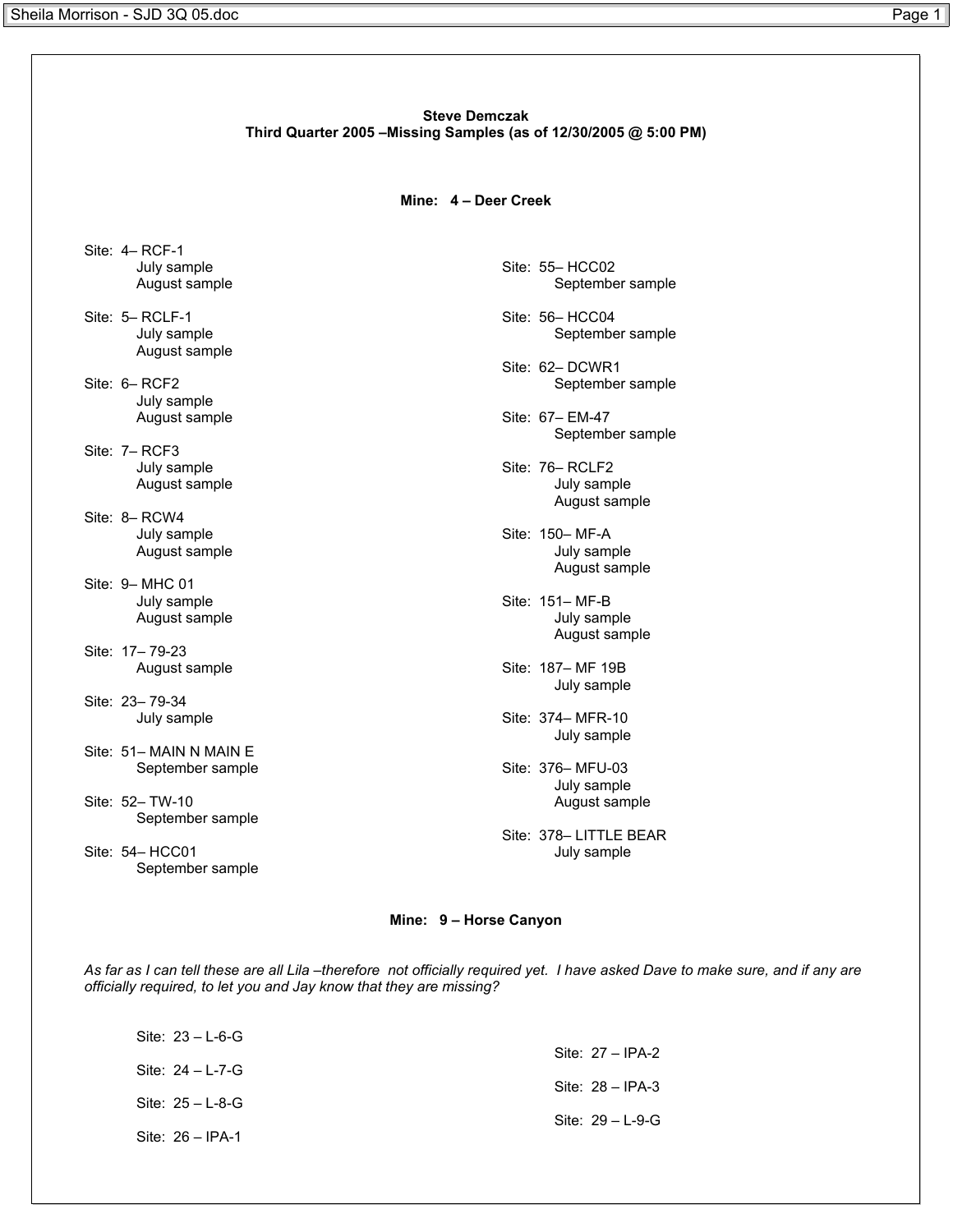| Site: $30 - L - 10 - G$ | Site: $123 - L - 14 - S$ |
|-------------------------|--------------------------|
| Site: $31 - L - 11 - G$ | Site: $124 - L - 16 - G$ |
| Site: $32 - L - 12 - G$ | Site: $125 - L - 17 - G$ |
| Site: $122 - L - 13-S$  | Site: $126 - L - 15-S$   |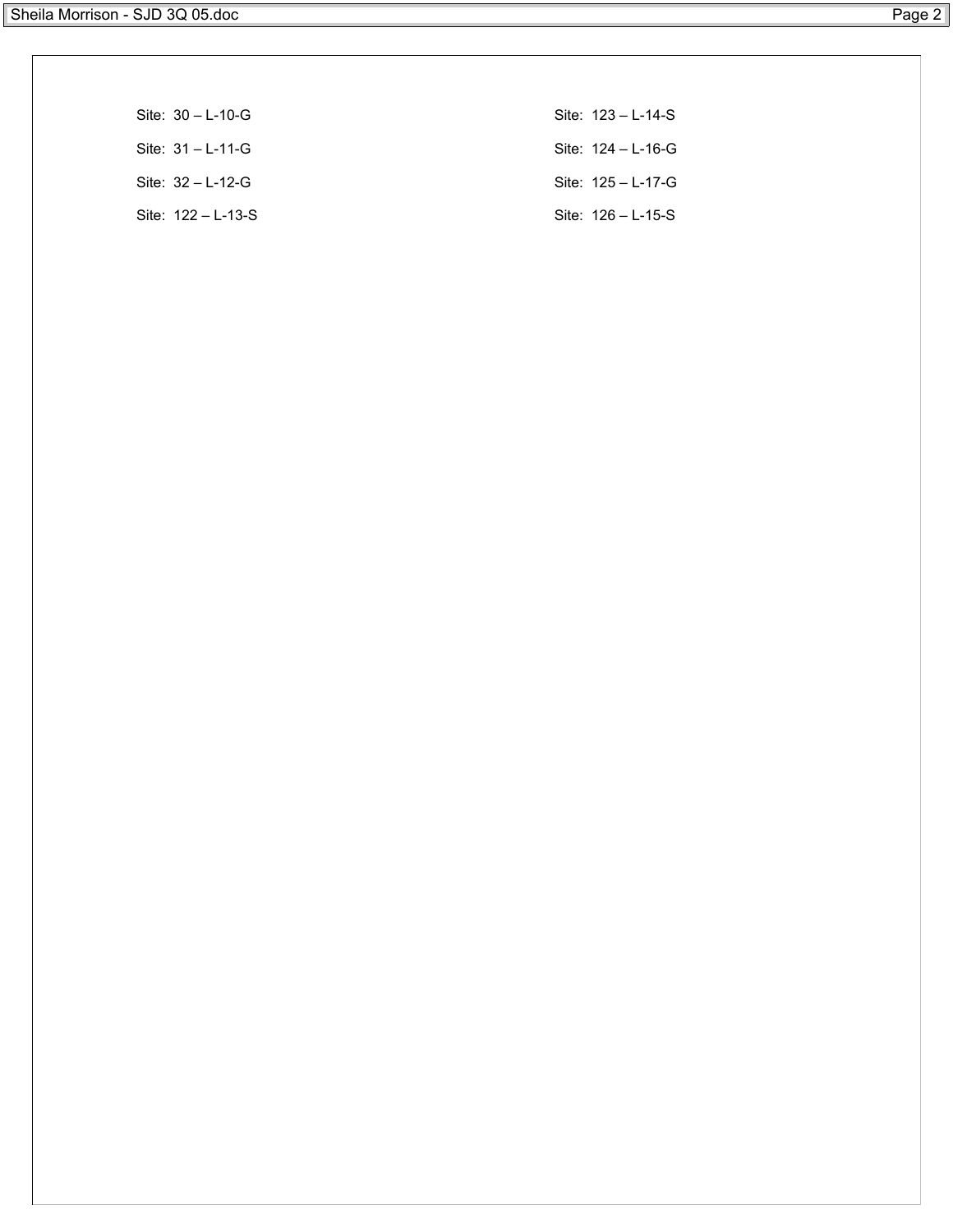**Jim Smith Third Quarter 2005 –Missing Samples (as of 12/30/2005 @ 5:00 PM) Mine: 2 – Cottonwood/Wilberg** Site: 11 – WCWR1 September sample **Mine: 3 – Trail Mountain #9** Site: 6 – TM-21 September sample Site: 7 – TM-22 September sample Site: 9 – 18-2-1 August sample September sample Site: 10 – 17-26-4 August sample September sample Site: 11 – 17-25-1 August sample September sample Site: 12 – 17-26-5 August sample September sample Site: 13 – 17-35-1 August sample September sample Site: 14 – 17-35-2 July sample August sample September sample Site: 17 – 18-3-1 July sample August sample September sample **Mine: 4 – Deer Creek** Site: 4– RCF-1 July sample August sample Site: 5– RCLF-1 July sample August sample Site: 6– RCF2 July sample August sample Site: 7– RCF3 July sample August sample Site: 8– RCW4 July sample August sample Site: 9– MHC 01 July sample August sample Site: 17– 79-23 August sample Site: 23– 79-34 July sample Site: 51- MAIN N MAIN E September sample Site: 52– TW-10 September sample Site: 54– HCC01 September sample Site: 55– HCC02 September sample Site: 56– HCC04 September sample Site: 62– DCWR1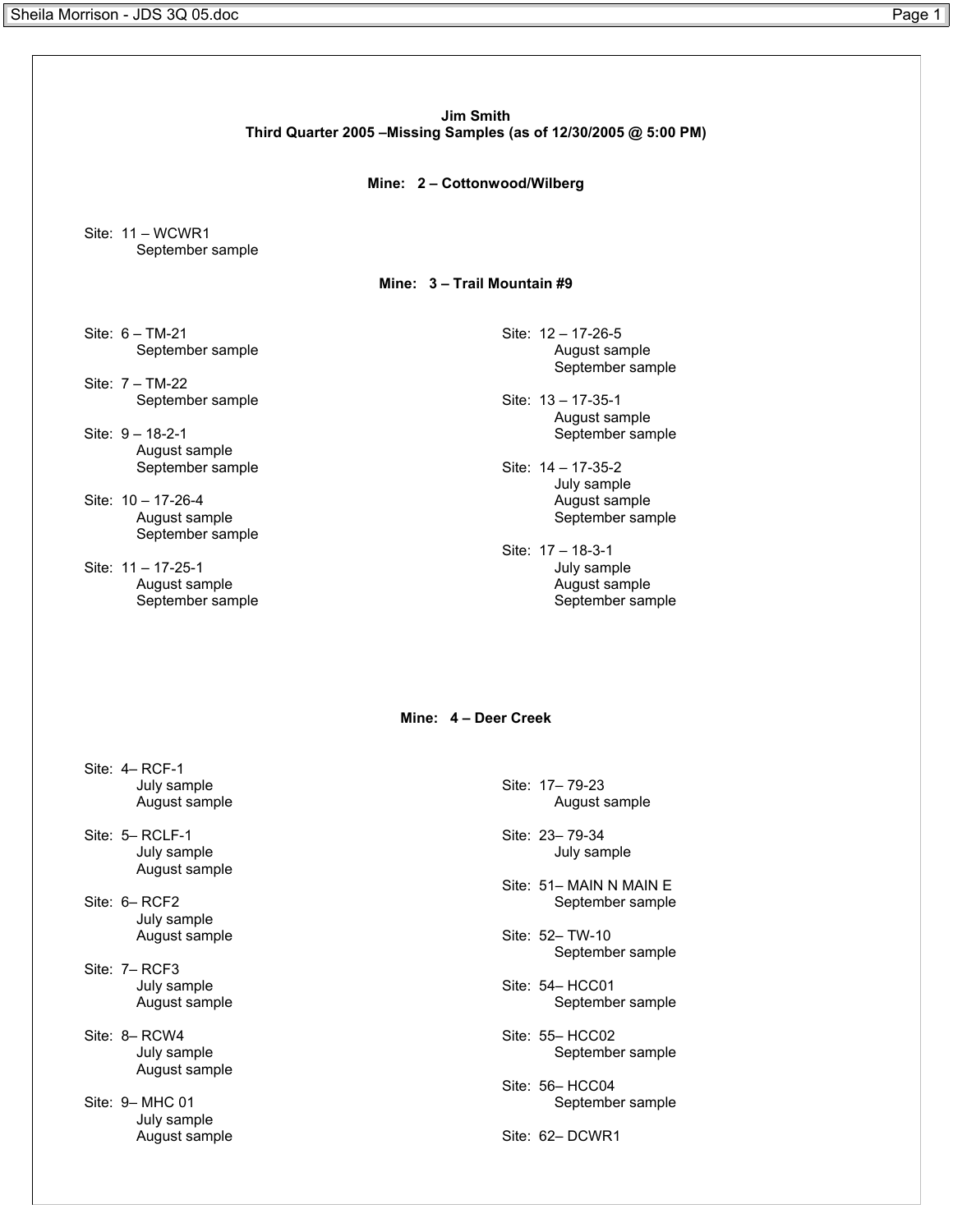September sample

- Site: 67– EM-47 September sample
- Site: 76– RCLF2 July sample August sample
- Site: 150– MF-A July sample August sample
- Site: 151– MF-B July sample

August sample

- Site: 187– MF 19B July sample
- Site: 374– MFR-10 July sample
- Site: 376– MFU-03 July sample August sample
- Site: 378– LITTLE BEAR July sample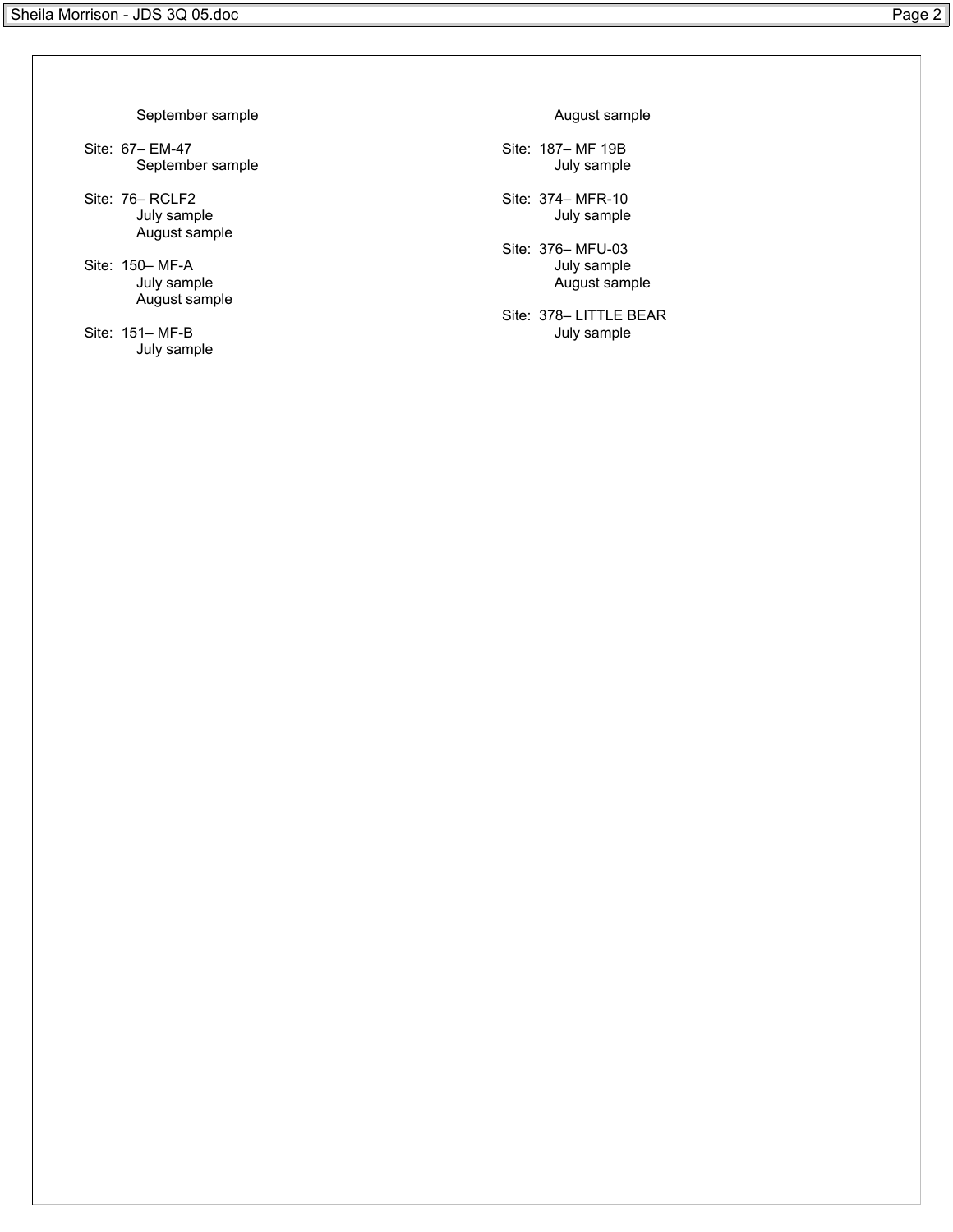**Dave Darby Third Quarter 2005 –Missing Samples (as of 12/30/2005 @ 5:00 PM)**

#### **Mine: 9 – Horse Canyon**

*As far as I can tell these are all Lila –therefore not officially required yet. Dave, could you please make sure, and if any are officially required, let Steve D. and Jay know that they are missing?*

Site: 23 – L-6-G Quarterly sample

Site: 24 – L-7-G Quarterly sample

Site: 25 – L-8-G Quarterly sample

Site: 26 – IPA-1 Quarterly sample

Site: 27 – IPA-2 Quarterly sample

Site: 28 – IPA-3 Quarterly sample

Site: 29 – L-9-G Quarterly sample

Site: 30 – L-10-G

Quarterly sample

Site: 31 – L-11-G Quarterly sample

Site: 32 – L-12-G Quarterly sample

Site: 122 – L-13-S Quarterly sample

Site: 123 – L-14-S Quarterly sample

Site: 124 – L-16-G Quarterly sample

Site: 125 – L-17-G Quarterly sample

Site: 126 – L-15-S Quarterly sample

## **Mine: 23 – Hiawatha Complex**

Site: 1 – ST-3 July sample